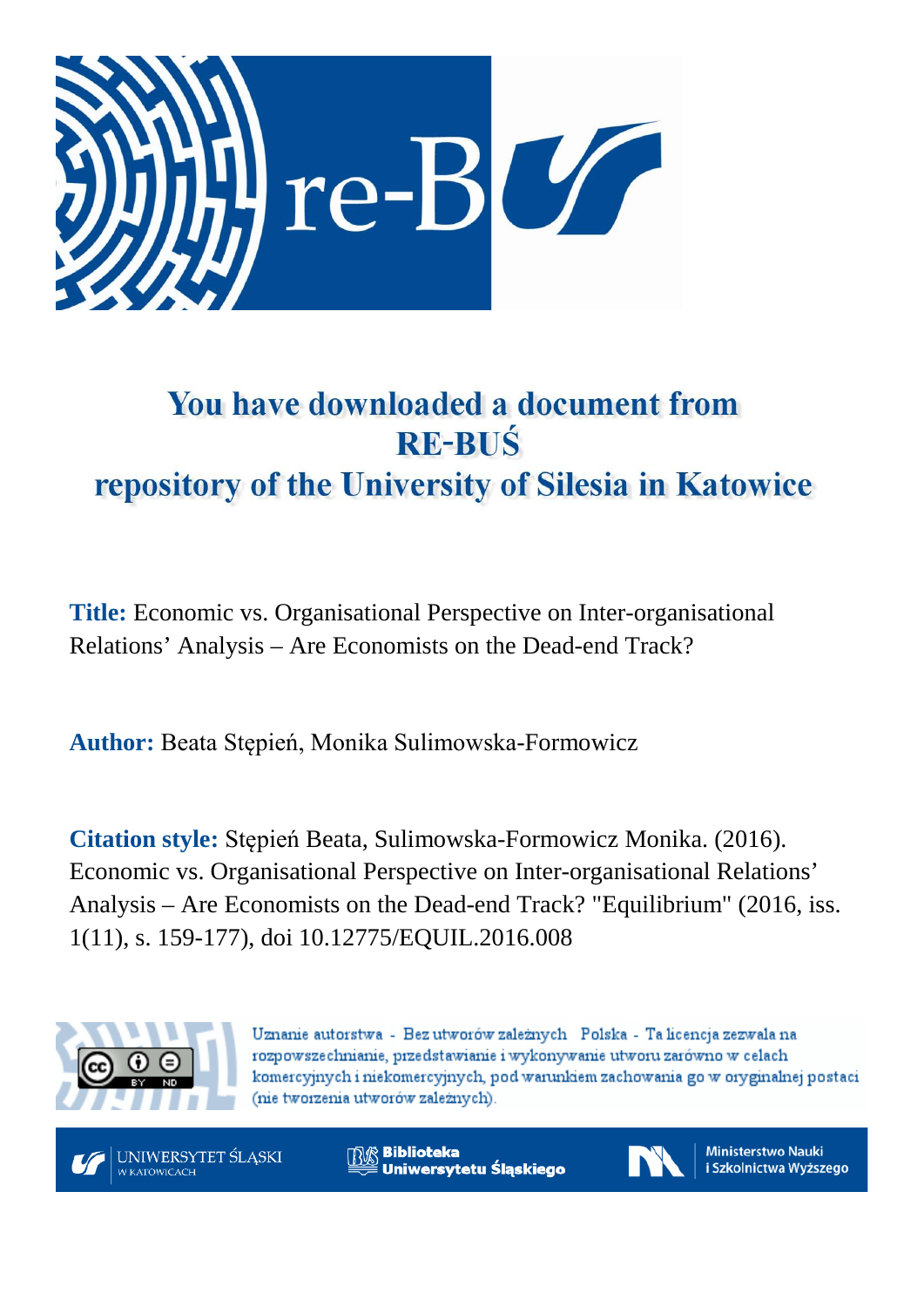# **EQUILIBRIUM**

Quarterly Journal of Economics and Economic Policy 2016 VOLUME 11 ISSUE 1, March p-ISSN 1689-765X, e-ISSN 2353-3293 www.economic-policy.pl



Stępień, B., & Sulimowska-Formowicz, M. (2016). Economic vs. Organisational Perspective on Interorganisational Relations' Analysis – Are Economists on the Dead-end Track?*. Equilibrium. Quarterly Journal of Economics and Economic Policy,* 11(1), pp. 159-177, DOI: http://dx.doi.org/10.12775/ EQUIL.2016.008

### **Beata Stępień**

 *Poznań University of Economics, Poland*

**Monika Sulimowska-Formowicz**<sup>∗</sup>

*University of Silesia in Katowice, Poland* 

## **Economic vs. Organisational Perspective on Inter-organisational Relations' Analysis – Are Economists on the Dead-end Track?\*\***

**JEL Classification:** *D010; D020; D030; D230; D850; L210; L220* 

**Keywords:** *inter-organizational relations theory; transaction costs theory; NEI, resource based view; relational view* 

**Abstract:** *Inter-organizational relations (IORs), complex constructs existing on the verge of companies' boundaries, are a popular area of managerial and academic investigation, due to their ability to create sustainable competitive advantage. The aim of the article is to show applicability, insights and limitations of economic perspective in IORs analysis. By reviewing advances of selected economic and organizational theories exploring IORs, we will try to answer the following questions:* 

<u>.</u>

<sup>©</sup> Copyright Institute of Economic Research

Date of submission: March 12, 2015; date of acceptance: December 13, 2015

<sup>∗</sup> Contact: beata.stepien@ue.poznan.pl, monika. sulimowska-formowicz@us.edu.pl, Poznań University of Economics, Powstańców Wielkopolskich 16, Poznań, Poland, University of Silesia in Katowice, Bankowa 12, 40-007 Katowice, Poland

This article is a result of a project financed by National Science Centre, named "Relational competence as a determinant of efficiency and effectiveness of inter-firm relations"; decision number DEC-2012/05/B/HS4/03635. Project leader – Monika Sulimowska-Formowicz.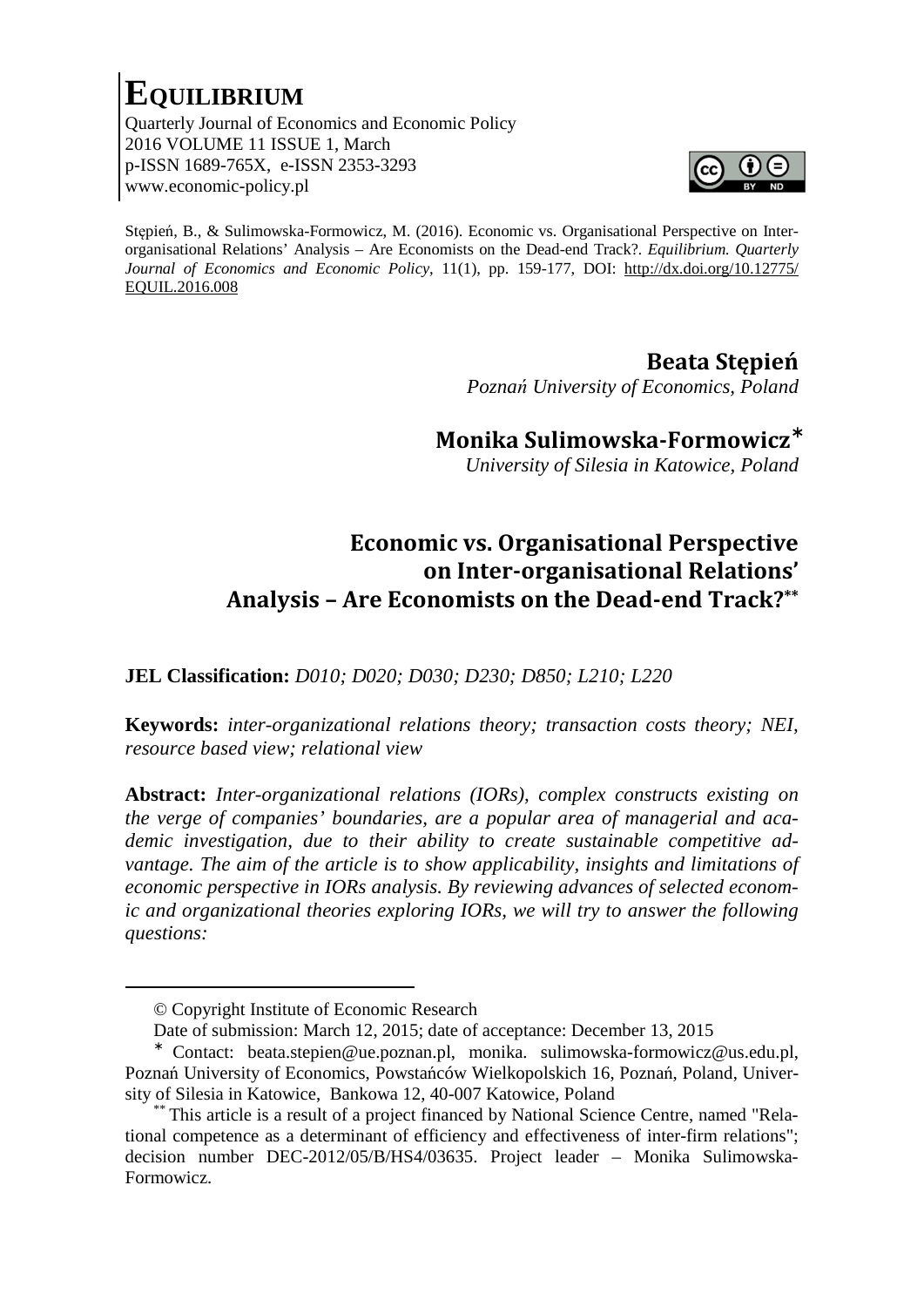- − *Can economic thought add any novelty to IOR analysis in the era of dynamic global shifts in competitive environment? Are economic lenses still useful and applicable here?*
- − *Do organizational sciences' academics take more practical, down to earth approach, or have they just moved forward (or blurred the clarity of) their theories by employing advances from social sciences, like sociology and psychology?*
- − *Are these two perspectives contradictory or supplementary?*

*The article is divided into four parts. Firstly, we propose an analytical framework to study inter-organizational relations, secondly we analyze the theories focused on IORs as results of rational choices; thirdly, we move to theories exploring the reasons why IORs are built in a specific way, and then to concepts looking for conditions, methods and key drivers of IORs successful management. In conclusion, we give a brief summary of the main findings together with the limitations and areas open for further investigation of inter-organizational relations.* 

#### **Introduction**

Inter-organizational relations (IOR), being ties of different nature, length and strength, can be investigated from different points of view depending on: their components, structure, power, strength, dynamics or impact they have on companies. In order to effectively study, and manage these complex constructs we need to look at relations between enterprises from many – economic, sociological, psychological or even anthropological – theoretical perspectives. In this article, we focus on economic and organizational view in IORs analysis and show in what aspects certain economic or organizational theories seem viable. We review some economic disciplines dealing with IORs and juxtapose them with organizational view on interorganizational relations, in order to show their insights and consequences of using particular theoretical concepts as analytical framework.

We take different perspectives and use, accordingly, various theoretical concepts being a consequence of questions we ask. We can examine the grounds of IOR creation, study their shape or structure over time or take a closer look at impact they have on entities and environment. The answers built here reflect not only theoretical lenses we use, but also result from different background (social, economic, cultural) or knowledge and experience we have acquired. The question is – taking which perspective brings the desired outcomes?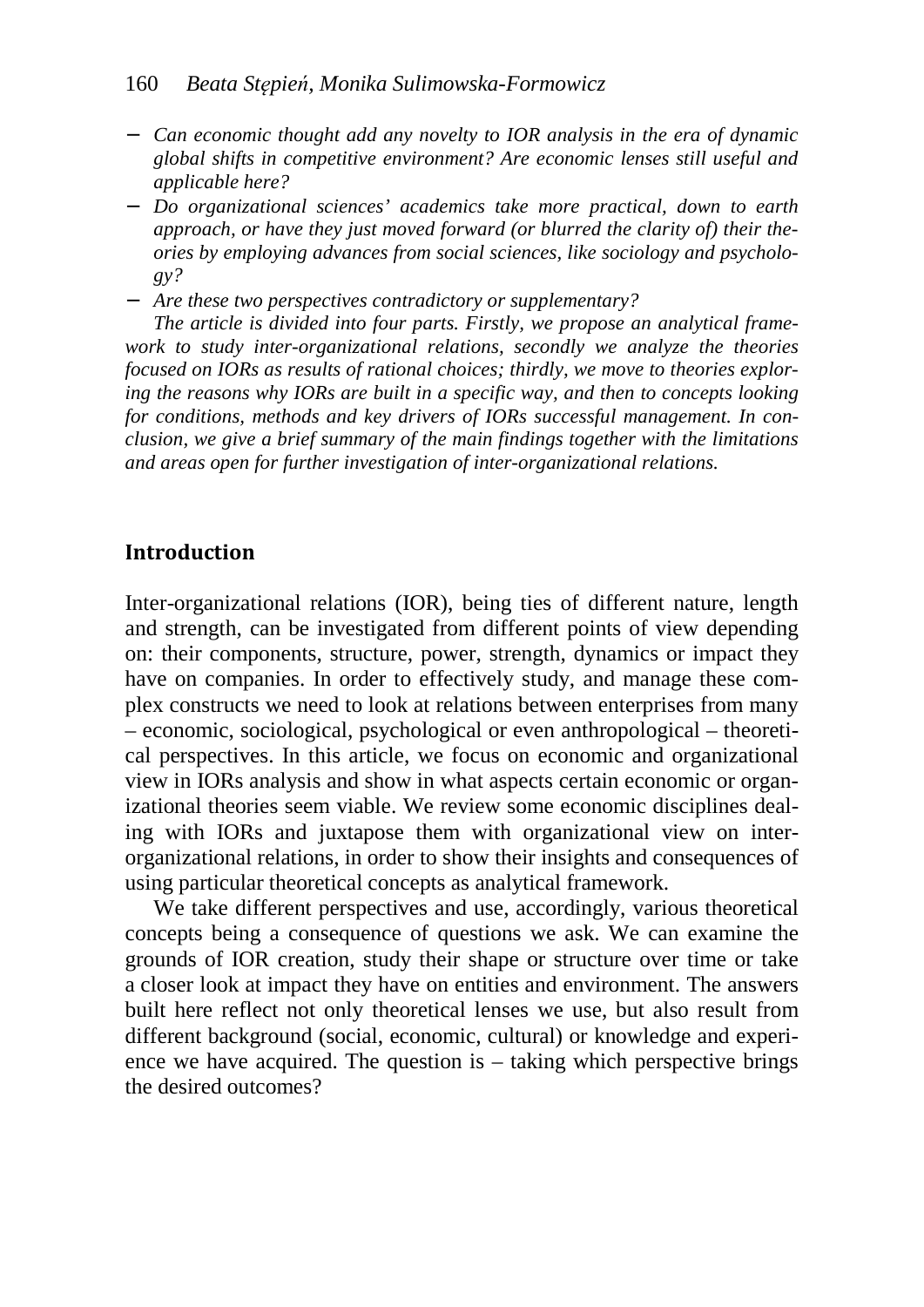| ·games theory<br>· market power<br>·real options<br>·TCT | • contingency and OD theories<br>· institutional approach<br>·power - dependence<br>• resource based view<br>· network analysis | ·strategic management<br>• network analysis<br>•relational view<br>·RBV |
|----------------------------------------------------------|---------------------------------------------------------------------------------------------------------------------------------|-------------------------------------------------------------------------|
| why IORs emerge and develop                              | what influences IORs content, dynamics                                                                                          | management<br><b>IORs</b>                                               |
|                                                          |                                                                                                                                 |                                                                         |

Figure 1. Theoretical framework to study IOR **Figure 1.** Theoretical framework to study IOR

Source: own work. Source: own work.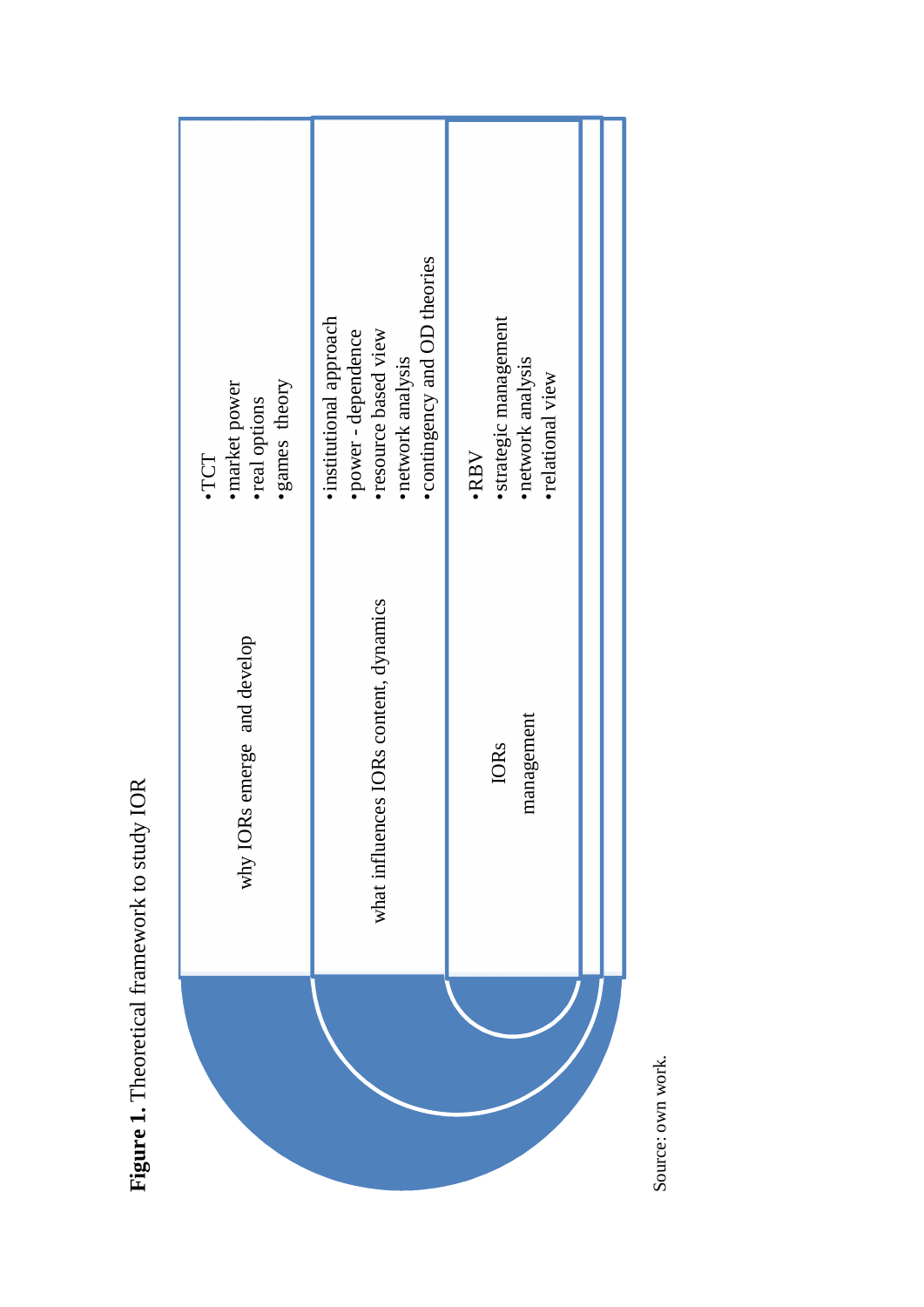The theoretical framework we propose in this article (see Figure 1) divides theories dealing with IORs into three main groups: theories that focus on IORs as results of rational choices; theories concentrated on the exploration of reasons, why IORs are built in a specific way and concepts looking for conditions, methods and key drivers of IORs successful management. Using these division criteria we want to show the main focus of a certain theory in IORs analysis, but we are fully aware that insights of certain theories can overlap between sections (as they can both explain why and how IORs are shaped, and build some normative propositions how to construct effective IORs).

#### **Method of the Research**

The article presents the results of critical theoretical analysis based on a thorough literature review. The authors reviewed the body of literature on economic and organizational theories (respectively: new institutional economics, resource based view, power – dependence theory and institutional analysis of organizations, market power theory, real options theory, contingency view of the firm, strategic management, network analysis).

#### **Inter-organizational Relations as Consequences of Economic Choice**

Economic entities emerge and develop over time with the primary goal to maximize their value over time. In the long run, the pursuit to optimize activities requires choosing the right activities' composition in a particular environmental set. Transaction cost theory (TCT) examines premises and consequences of different governance structures: the firm with its hierarchy system; the market with its price mechanism, and hybrid relations, where the features of both price mechanism and hierarchy system are mixed (Hennart, 1993, pp. 529-548). Pooling (with its intra-firm relations), contracts (governed by market mechanisms) and cooperation (with interorganizational relations based on long term loose framework contracts) are chosen after transaction cost and value analysis, grounded in the given external conditions (Hennart, 2010, pp. 339-365; Jacobides & Billinger, 2005, pp. 249-261; McCarthy & Anagnostou, 2004, pp. 61-71).

TCT perceives IORs as results of economic calculation and rational choice of certain governance models. In a hierarchy, one has to cope with the internal coordination problems and provide the set of managing rules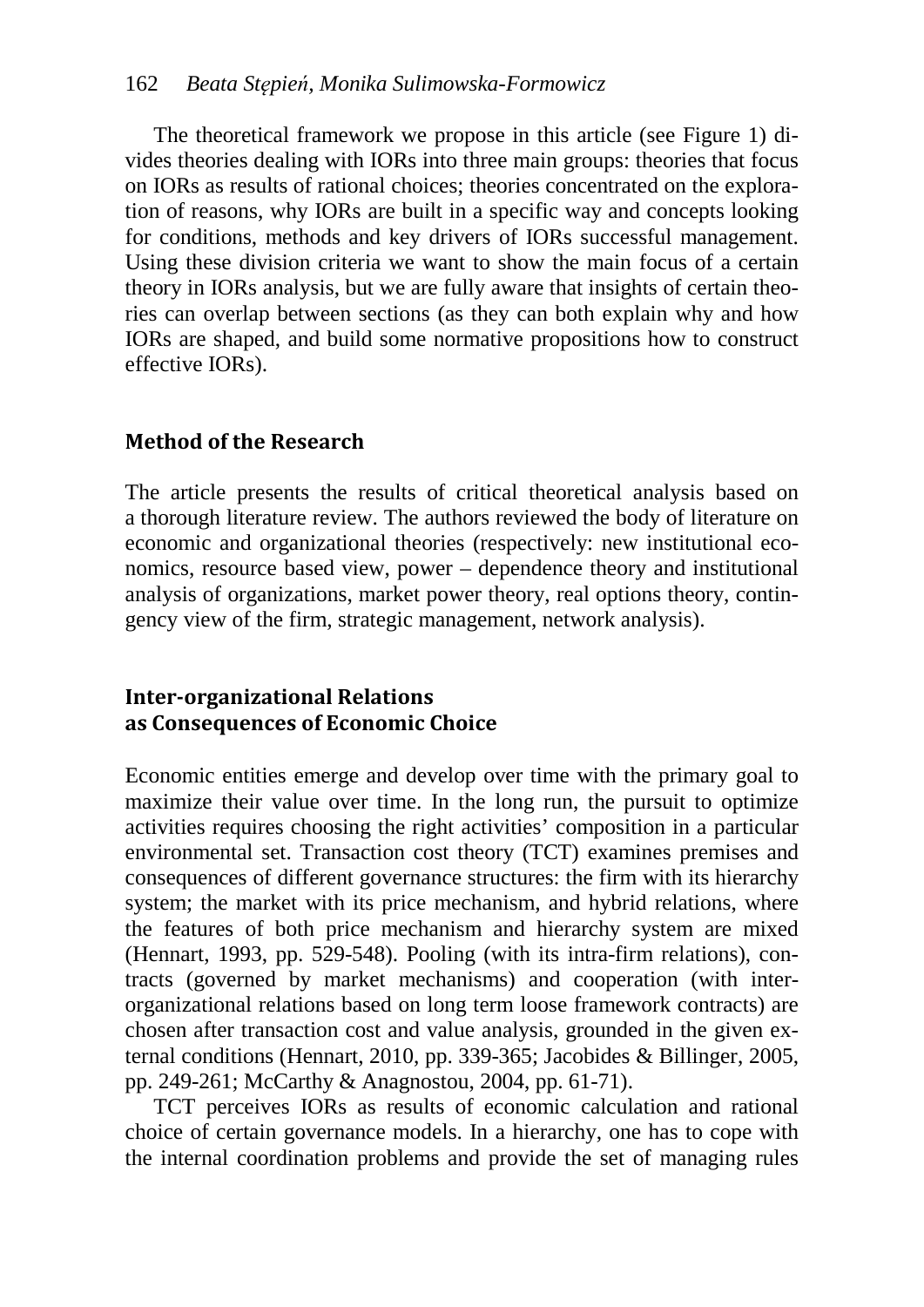minimizing shirking. In a market, when the external transactions prevail, relations between the partners are highly formalised by contract rules and reflect market conditions. When calculations opt for hybrid solutions, then relations between the partners are determined by a relatively loose set of mutual obligations, accompanied by a mixture of managing and coordinating tools. As TCT assumes bounded rationality and opportunism of humans, IORs may be subject of cheating, unethical behaviour and misleading judgement accompanied by information scarcity or its misinterpretation. Resulting from certain governance model choice, IOR will be shaped accordingly. They will differ in their:

- − length (market type the shortest, even if repetitive; pooling the longest; hybrid solutions – lengthy);
- − strength: from the weakest (external, governed by market and contracts) to very strong internal hierarchical ties; the strength of hybrid relations is highly dependent on the value created due to these ties, resources engaged, mutual commitment of partners and the length of these relations;
- − shape determined by market, hierarchical order or loose framework contracts.

In market relations, transaction costs will stem from finding partners and information about them and a formation and execution of a contract with stress on securing parties interests. In hybrid (co-operation) relations, transaction costs will raise due to difficulties in acquiring information about co-operation partner, costs related to performance and management of the cooperation subject and cooperative relations (e.g. monitoring, organisation, controlling) and possible difficulties of contract execution (due to its loose framework but complex character). In hierarchy/ pooling transactions the main burden of costs will be associated with internal management.

While TCT gives explanation why particular relations evolve within and between economic entities and what kind of costs and risks they carry, it does not bring clear answers how they should be shaped/managed in order to use them as a source of long-term competitive advantage. IORs are perceived here as the outcomes of certain economic decisions aiming at longterm value maximization, but not as the causes and sources that can raise this value over time. Another big drawback of TCT body of literature, yet being diminished recently, is too shallow reflection over an institutional impact on economic performance of enterprises (and thus on IOR's shape, strength and influences). Paradoxically, TCT is a part of the new institutional economics, which analyses institutions and their impact on economic behaviour, and when supported by institutional theorists' reflections, it gains a lot in explanatory value.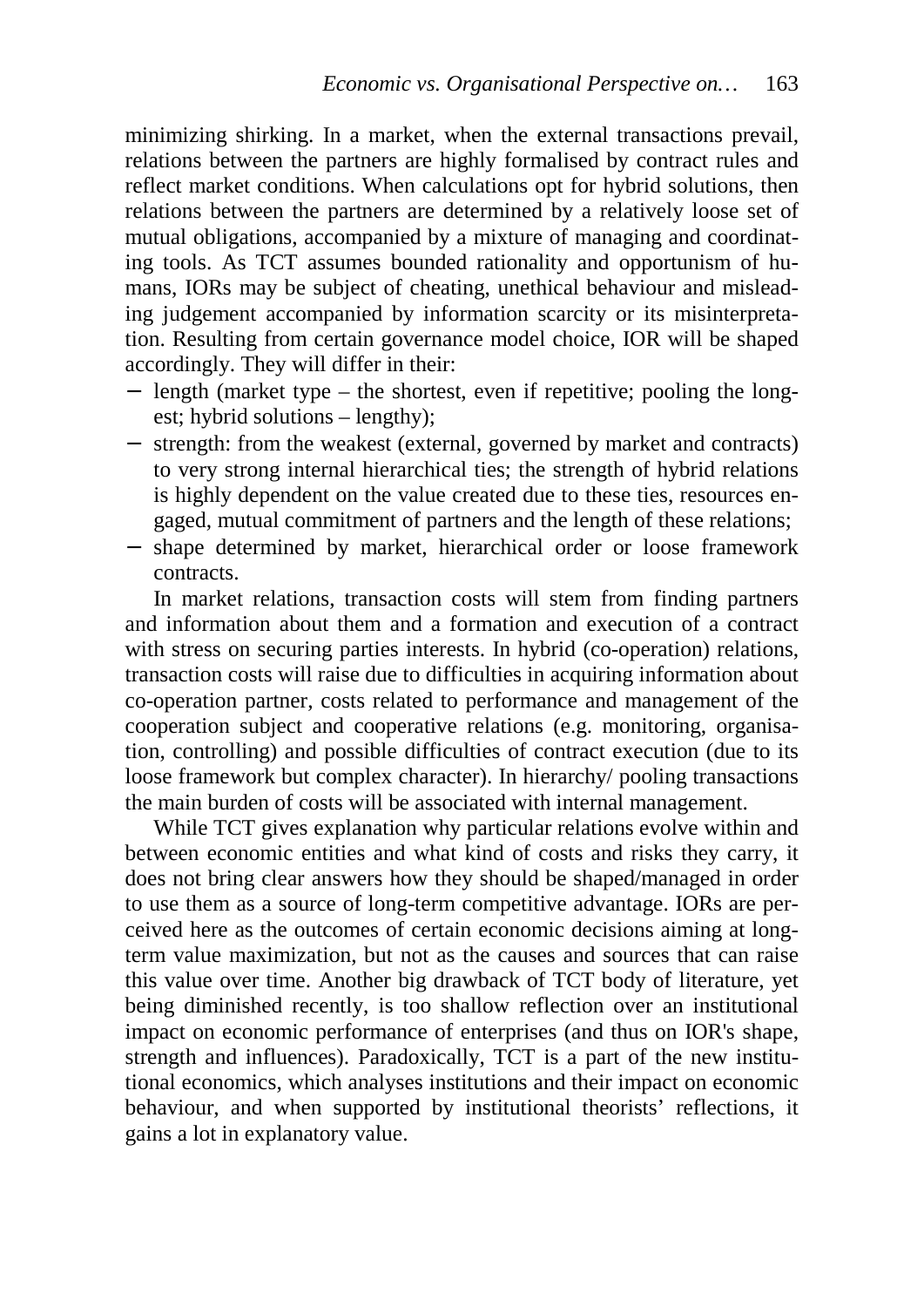Similarly to TCT, IORs are perceived as outcomes of external factors in the market power theory. Co-operation is treated here as the alternative form of co-ordination and composition of company's value chain, chosen as the best result of costs and environmental factors' analysis. What differentiates these two perspectives is the stress on possible gains and costs of cooperation or coalitions. Co-operation allows for risk reduction, economies of scale or pooling and sale of knowledge, competences that are created and internalised in IORs. The costs of co-operation include coordination and mutual adjustment of the partners, risk of cheating, information, knowledge outflow, or even conversion of competitive power between the partners. The shape, nature and management of IOR in this stream is also (like in TCT) somewhat neglected; they are necessary to build effective coordination structures, they can be either offensive or defensive, aiming at mutual learning or piggy-backing, but the way they are built and developed in order to support, enhance or ruin certain co-ordination structures remains a black box here.

Game theory describes economic actors' behaviour patterns in social situations (called games here) involving two or more entities, having different goals but interdependent or interconnected interests. Cooperative relations are treated as an outcome of players' behavioural optimal choices between competition and cooperation. Companies compare the consequences of cooperative and competitive behaviour to create successful strategies based on a chosen dominant approach or flexible coupling of cooperation in one sphere with competition in another (Nalebuff & Brandenburger, 1996).

Real options theory (used in strategic management), concentrates on explaining why a company should (or should not) make certain investments in developing assets due to planned growth. Companies should create their future potential accordingly to changes in their market situations and bundle of information they have. Both organizational structure and assets structure of a company should be flexible to meet challenges occurring in turbulent and hardly predictable environment. Real option is an investment in existing assets that give firm's managers discretion to decide about their exploitation in order to achieve firm's goals and profits. Internal (hierarchical) and external (market and hybrid) growth methods are treated as alternative investments of different risk to profit ratio. Rational choices between options, (e.g. to invest in building new own factory or to coproduce new product with a partner and invest in mutual process integration) decide about preferred ways to grow in certain market conditions. Involvement in inter-organizational relations is seen as a kind of investment, giving company a chance to increase its profits and market value. Some authors point out that real options theorizing is somewhat cynical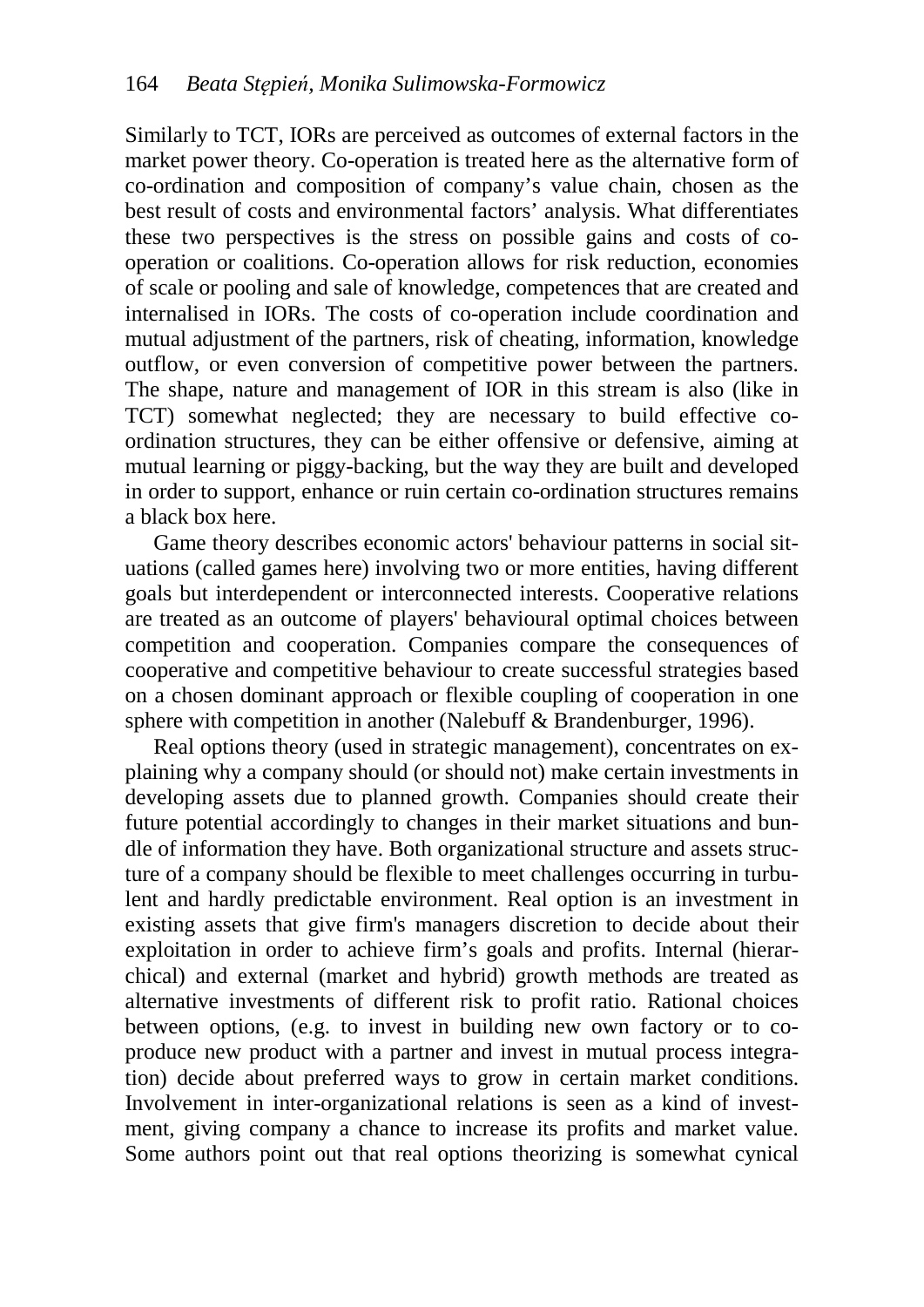treating partnerships more like cheaper and less risky way to gain firms goals, while e.g. traditional cooperation theory concentrates on positive thinking and states that cooperation is a strategy regarding mutual commitment, bringing profits for all involved partners (Faulkner & de Rond, 2005, p. 17).

#### **Inter-organisational Relations as a Result and Reflection of Environmental Conditions**

When we divert our interest from the question why certain types of intraand inter-organizational relations arise and develop, into examining what influences their content, durability or effectiveness, TCT, real options' or market power theory do not offer a comprehensive answer, (even though we can learn some of their traits like length, type of costs involved, market conditions which give impulse to their rise and development). We can learn a lot more of their shape and nature from power – dependence theory or contingency approach to study organizations, as they take into account the social component of IOR, lying either in the composition of environment or depending on certain resources of entities entering into a certain relation.

To start with, we will examine institutional approach to studying IORs and define institutions (after D. North) as formal rules, informal compulsions and ways to impose and enforce them (North, 1986, p. 231), but they are also called "hardened preferences" (Riker, 1980, pp. 432-446), "rules, procedures and arrangements" (Shepsle, 1989, pp. 131-147), or "principles which define how one should act and what is forbidden" (Ostrom 1986, pp. 3-25). According to the new institutionalists of the organizational theory, institutions are macroabstracts of rationalized and depersonalised recommendations (Powell & DiMaggio, 1991, p. 15) and they originate from certain scripts of behaviour, categorizations or rules, not necessarily rational but becoming ingrained, and then institutionalised when repeated without any reflection.

Despite the differences, all definitions emphasize a significant impact of institutions on economic performance. Institutions (both external and internal, within the organization) create a tunnel which restricts full rationality of economic actors (Simon, 1987; Stępień & Szarzec, 2007), influence their performance together with shaping IORs and any outcomes of economic actions.

Despite the agreement about the impact of institutions on economic performance, there are big differences among institutional theoretical fractions, concerning the question how strong this impact is. For example, ac-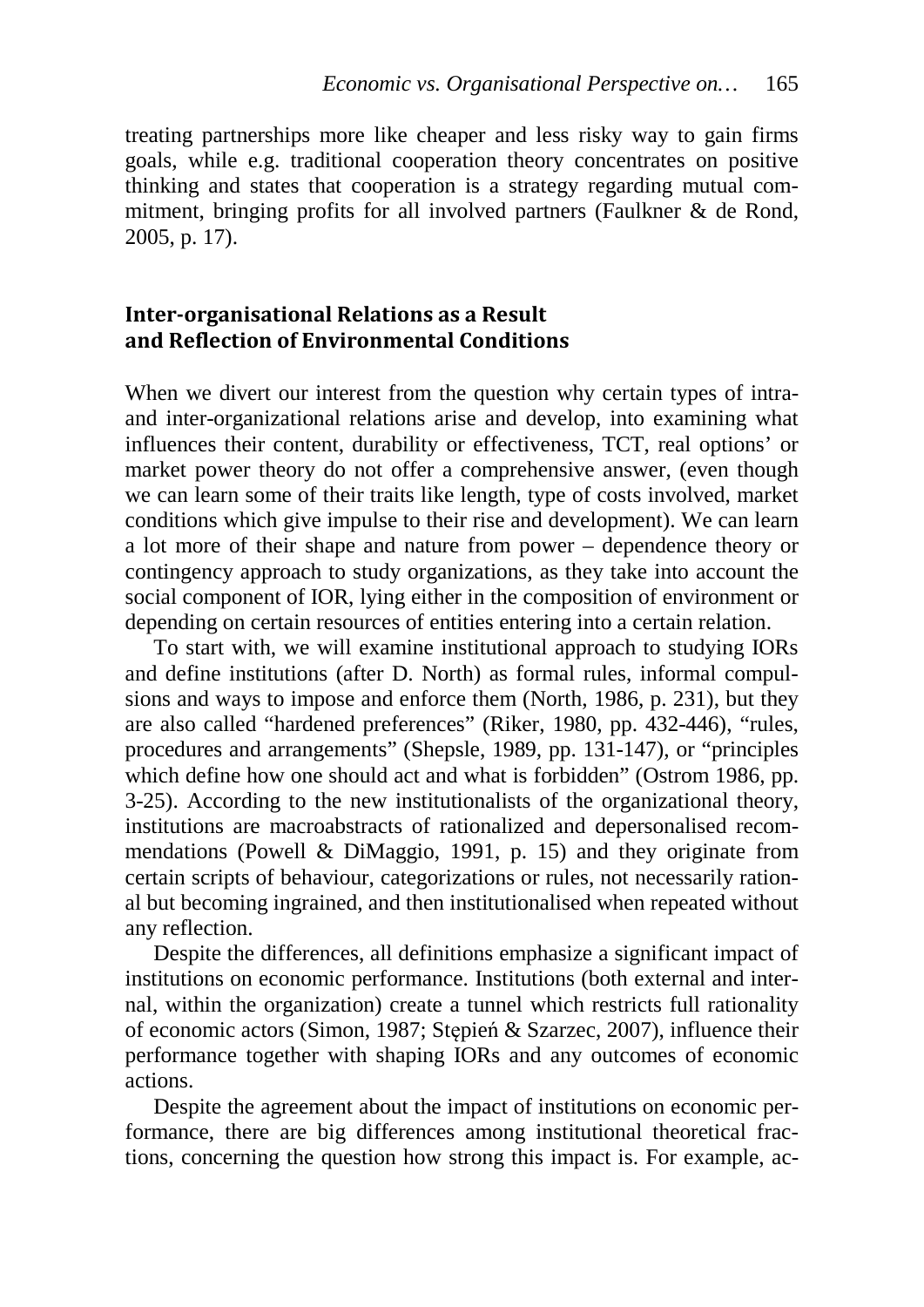cording to TCT and the theory of public choice, institutions originate from logical reasoning aiming at optimization, so economic performance influenced by institutions can diversify the strategy the goals are achieved with, but will not disrupt its economic logic. Quite different is the approach of economic historians to this interplay between institutions and economic performance. Institutions, being socially embedded and therefore persistently lengthy, deteriorate in time; the quicker and more drastically, the more turbulent environment is. Due to social embeddedness, legacy and change persistence, economic effectiveness of institutions remains questionable, thus they can blur or mislead economic performance and outcomes.

This difference in the nature of institutions (rational or social, cultural, historic) and its impact on economic performance is also reflected in the way IOR are perceived and analysed.

In the public choice theory inter-organizational relations result either from obedience or legal (or illegal) avoidance of existing constraints, but economic actors are self–determined and can efficiently cope with these restrictions. To juxtapose, the institutional organisational perspective shows an economic actor as a passive individual entangled and bound by environmental regulations, striving for legitimization in its desire to adapt to external rules (Lotia & Hardy, 2008, p. 370). Adhering to routines, duplicating patterns or favouring institutionalization often leads to structural inertia (Hannan & Freeman, 1984, pp. 149-164; Podolny & Stuart, 1995, pp. 1224-1260), as changes in performance (and in IOR) occur rarely and are rather creep than step. Revolutionary, fundamental changes in economic performance (and IOR) are possible, but only as a response to major revolution or institutional breakdown (Stępień, 2001, pp. 53-71).

The perception of IORs depends also on the type of institutions we analyze. New institutional economists concentrate mostly on formal institutions (e.g. regulations concerning the freedom to conduct economic activity, tax systems); their content, stability, executing power and overall ability to lower transaction costs (North, 1992, pp. 477-478). The more stable the institutional framework, the stronger the social confidence in the state and in business partners, the more efficient and lasting IOR can be: they embody social trust, bear less informational misinterpretation or shirking and allow co-operation partners for innovative business development.

By comparison, researchers developing the new institutionalism in the organisation theory put emphasis on informal institutions and their impact on IORs structure and dynamics. Only these formal institutions that originate from informal set of rules, reinforce social approval and stability (Grannovetter, 1985; Uzzi, 1997; Kenis & Knoke, 2002; Rooks *et. al*.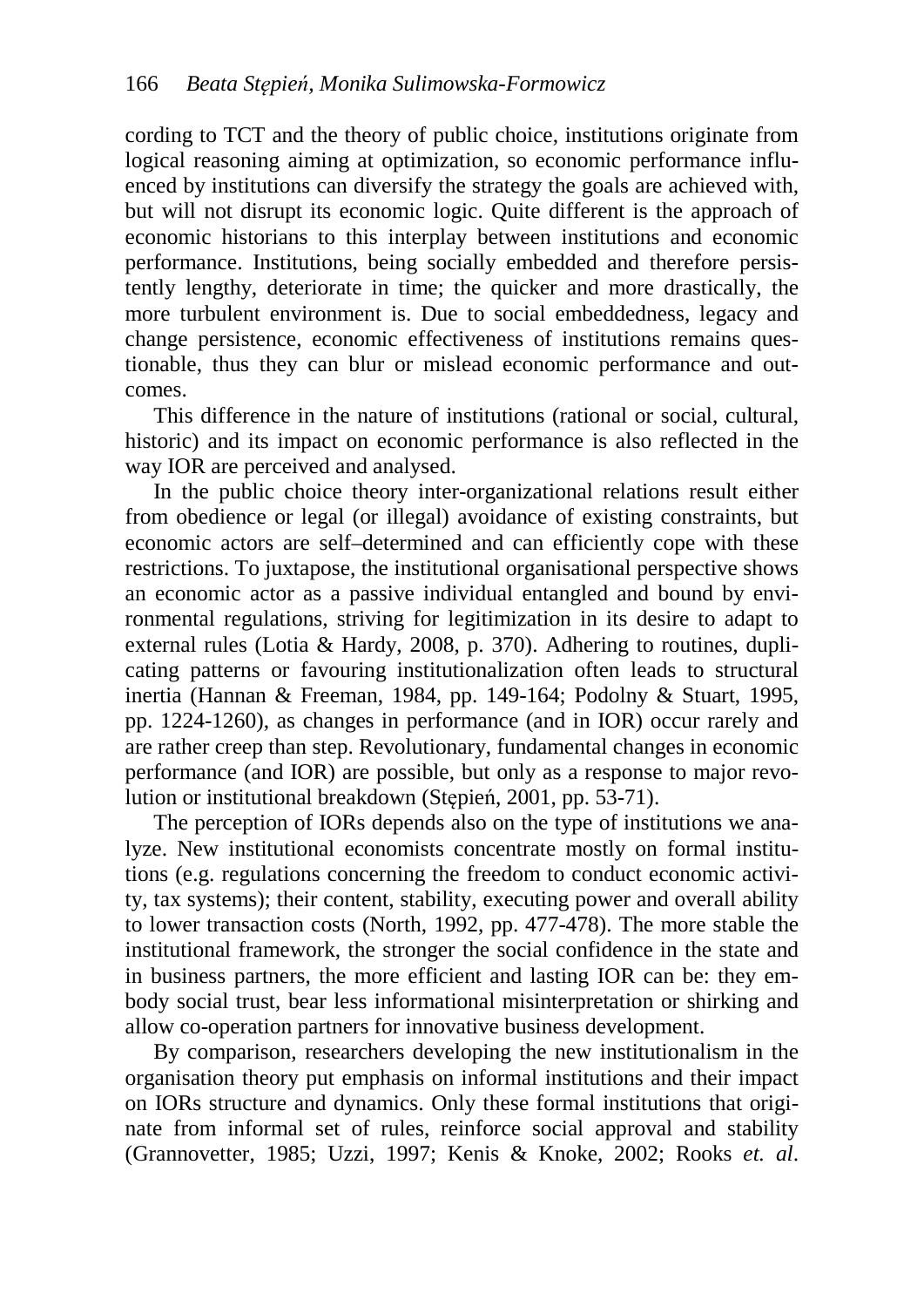2000). Building effective and long lasting IOR requires convergence of both formal and informal institutions, which stem from social trust and are strengthened by political stability and transparency. Social capital can then be developed in order to minimize transactions costs and temptations to behave in opportunistic manner (Gulati, 1995; Gulati & Sytch, 2008; Gulati & Singh, 1998).

To sum up, institutional analysis offers better understanding how the outside rules of game shape the content, length and effectiveness of IORs, but can be hammered as environmental determinism. In order to balance the critics of this perspective, the resource dependence theory can be analysed, as internal perception of environmental pressures and its consequences on IORs.

Resource dependence theory views IORs as organisation's reaction to either internal or environmental pressures, caused by power imbalance (Pfeffer & Salancik, 2003). The power itself is generated from three main analytic sources: resources, regulations and networks (Knoke & Chen, 2009, p. 443). Environmental forces (like state imposition of certain acts, powerful stakeholders, competitors' networks etc.) may limit organisation's autonomy and profitability and exert their power on organisations internal processes. IORs are responses to power-related problems, built to modify power relationships between organisation and external forces (Huxham & Beech, 2009, pp. 556-557). They are means to gain power and are themselves resources that combine both material and social capital in a certain (most desirably – optimal) way, substantiated in internal and external routines. The forms and dynamics of IORs, mutual interdependencies of partners, are analysed in power-dependency theory, but the main focus is put on IORs ability to neutralize environmental constraints (Casciaro & Piskorski, 2005, pp. 167-199). This ability derives from resources (possessed or controlled by an organization), obtained through investment, selfdevelopment or participation in IORs (Pfeffer, 1992; Knoke & Chen, 2009, pp. 446). The value and competitive power of a resource rises with its: ability to reduce costs and differentiate the portfolio of a company; uniqueness (measured by rarity and external demand) and the difficulty to be duplicated by competitors (Godfrey & Hill, 1995, p. 520). The value of IORs (as co-opetitive forms of organisation), is relative and different for each partner, since it depends on the partner's ability to effectively utilise IOR as a strategic tool (Sulimowska-Formowicz & Stępień, 2014).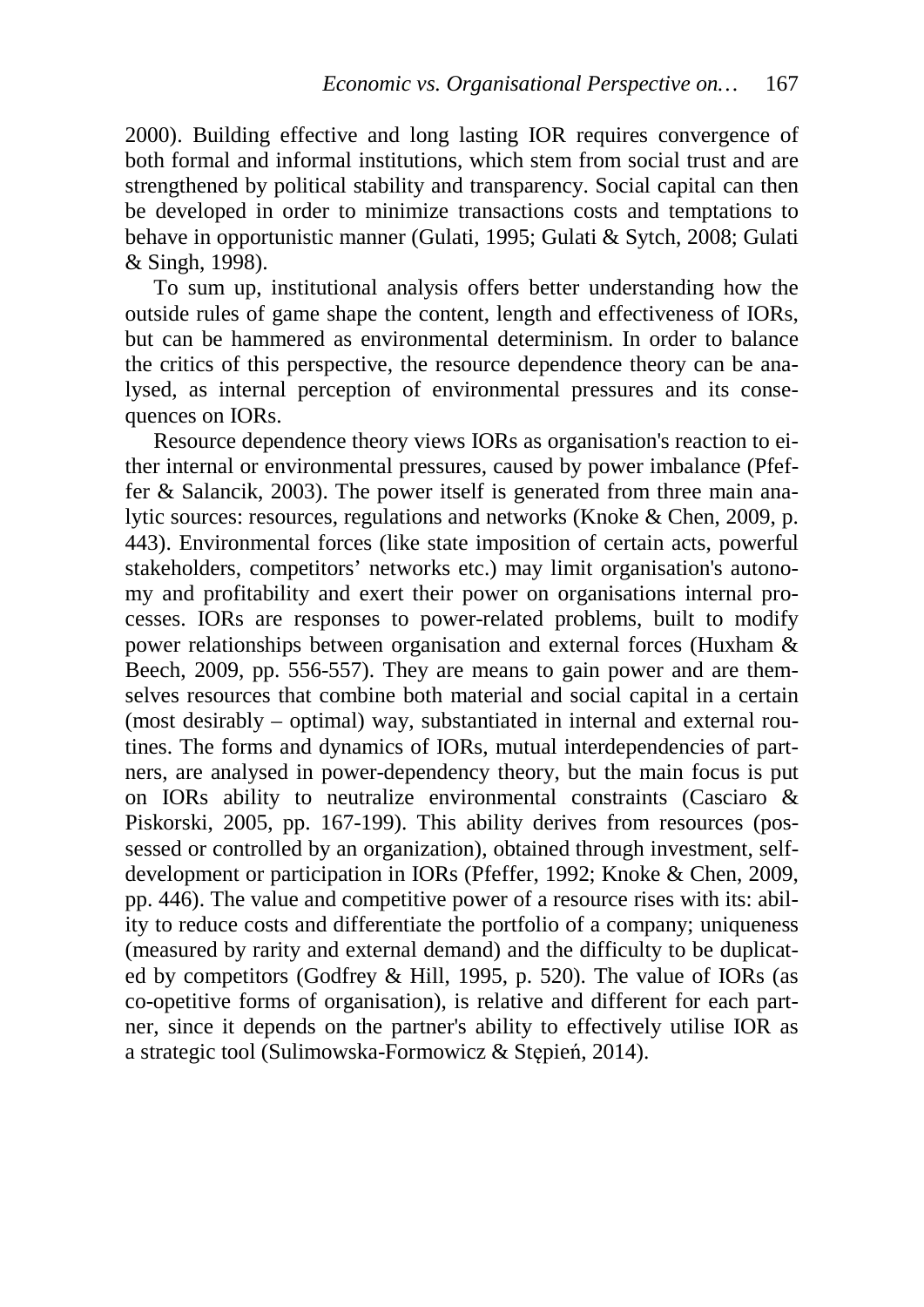To summarise, power – dependency theory perceives economic entities as open systems exchanging resources and building external ties that shape their competitive power through:

- − creating and managing valuable relational competences that shape outstanding IORs – the source of power comes from the ownership of knowledge and the competence to build and manage such IORs,
- − controlling IORs the source of power comes from the ability to control relations, which were not necessarily created by a given entity,
- − having formal authorisation to create the rules of the game within certain environment, and therefore the power to create favourable IORs,
- − having informal authorisation to create both the rules of the game and IORs.

From the point of view of contingency theory, IORs may be seen as alternative structures of firm's activities in a given context. Structural contingency means that organization has a plan how to organize its internal value chain and its external connections in order to assure the best fit and adaptability to changes necessary for successful operation in a specific business environment. Structural contingency is affected by a set of external and internal determinants – contingency factors. Organizations as open systems interact with environment and adapt to its circumstances by choosing the best structure to both fit to outside conditions and satisfy own needs. Strategic, structural, technological, managerial and cultural fit (both external and internal) is a key success factor explored in this field and further developed in organizational development theory.

#### **IOR as Manageable Capital and a Source of Competitive Advantage**

Power – resource dependence or contingency theories show IORs as a special kind of resources and ties, whose value depends on an environmental fit and a set of relative competences of the company. The latter directs our attention to the inside of the organization and provokes the question about the ability and limits of successful management of internal resources.

Business cooperation allows independent organizations to achieve mutual benefits by: resource connection and exchanging, distribution and cocreation of products, services, procedures and organizational processes (Serrat, 2009). Engagement in cooperation is also considered to be a 'hard times strategy'; the answer for increasing market uncertainty by reliance on trustworthy external partners (Lorenzoni & Lipparini, 1999). When we take the managerial perspective to studying IORs, using advances of resource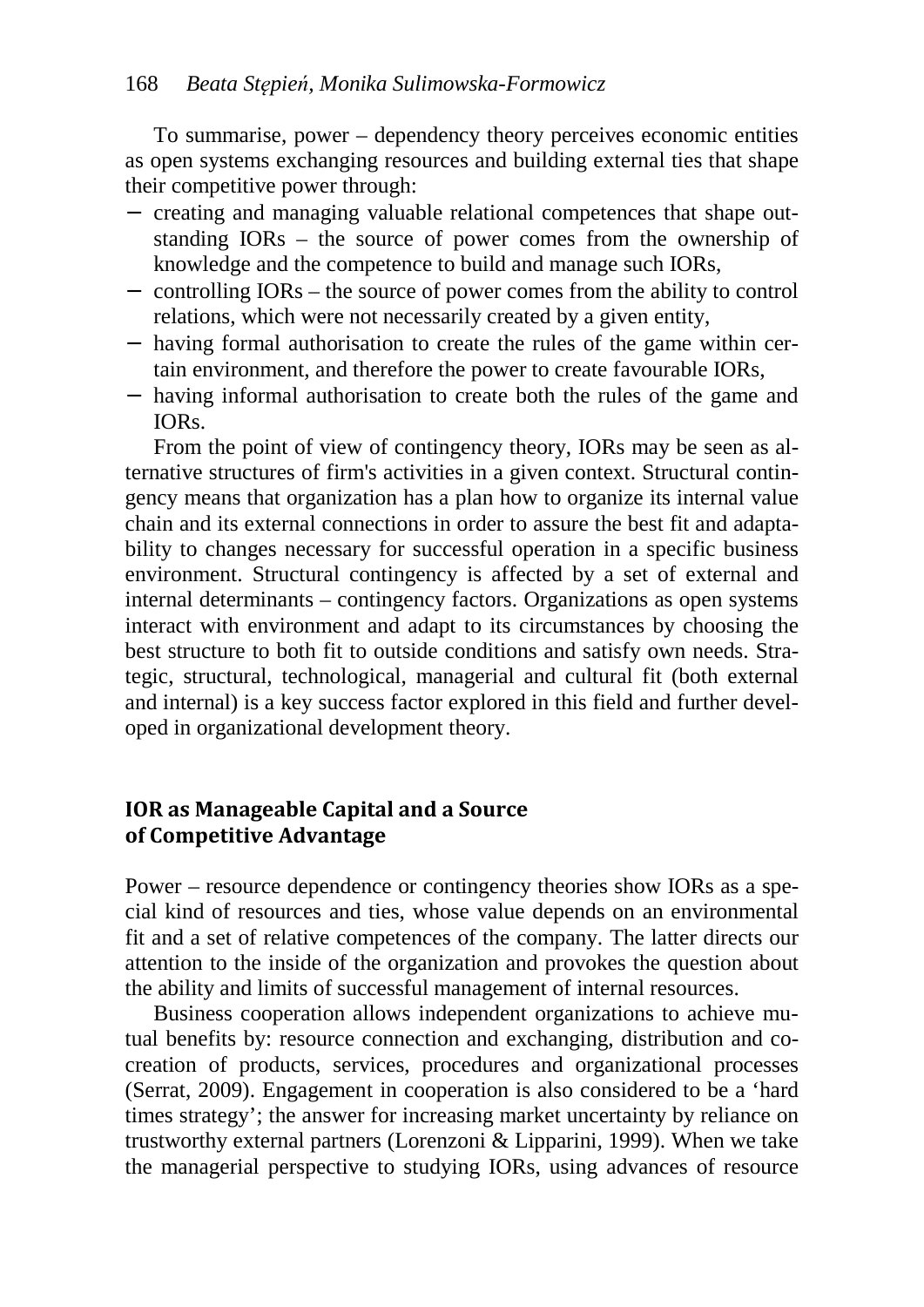based view theory, strategic management or relational theories is both promising and useful here, as these fields have been developed on the foundation of human ability to actively and successfully manage internal resources in order to achieve the desired goals.

Strategic management theories, perceiving IORs as alternative ways of companies' development (compared with usage of internal resources or market transactions) explore motives for IORs creation, problems with choosing cooperation partners, but focus mainly on creation and development of competitive cooperation structures (Faulkner & de Rond, 2005, pp. 4-16). IORs, perceived as a potential source of competitive advantage, can be then effectively managed by partners through creating common governance modes and conditions for learning, both inter-partner and by companies themselves in order to gain individual advantages from the partnership.

Efficient long-term inter–organisational relations should positively affect not only the profitability of partners, but also the quality of their competitive power by improvement in products, technological chains or by increasing partners' knowledge, competences related to the subject of cooperation and skills necessary for establishing, maintaining, and developing long-term business relations (Hansen & Schaumburg-Mueller, 2006, p. 12). Cooperation effectiveness and efficiency is influenced by factors coming from the environment – partners' home markets and the arena of partnership, related to transaction attributes (information asymmetry, asset specificity and differences in bargaining power) as well as connected with firms' characteristics (cooperative capabilities and trustworthiness). By managing these factors (some of them remain beyond firm's control), cooperation partners try to reach their business goals, which means they try to maximize the gain from the relationship and minimize its cost. The latter means efforts made in order to balance formal and informal governance methods preventing opportunistic behaviour (Hansen *et. al*., 2008).

Resource-based view concentrates on factors determining the success of cooperation strategies. The assumption is that cooperation can create such competitive advantage for partners that could not be achieved independently (due to bigger costs or longer time required) (Madhkok, 2005, p. 77). IORs are means to get the access to partners' resources, internalize them and build the competitive advantage out of it. In order to make IORs lasting and effective, partners have to build mechanisms that secure their interests and allow to manage relations smoothly and effectively by creating synergy effects. Within the organizations, soft, dynamic, systemic and multistructured relational competences (reflected in social capital and organizational knowledge) have to be built in order to create, monitor, develop,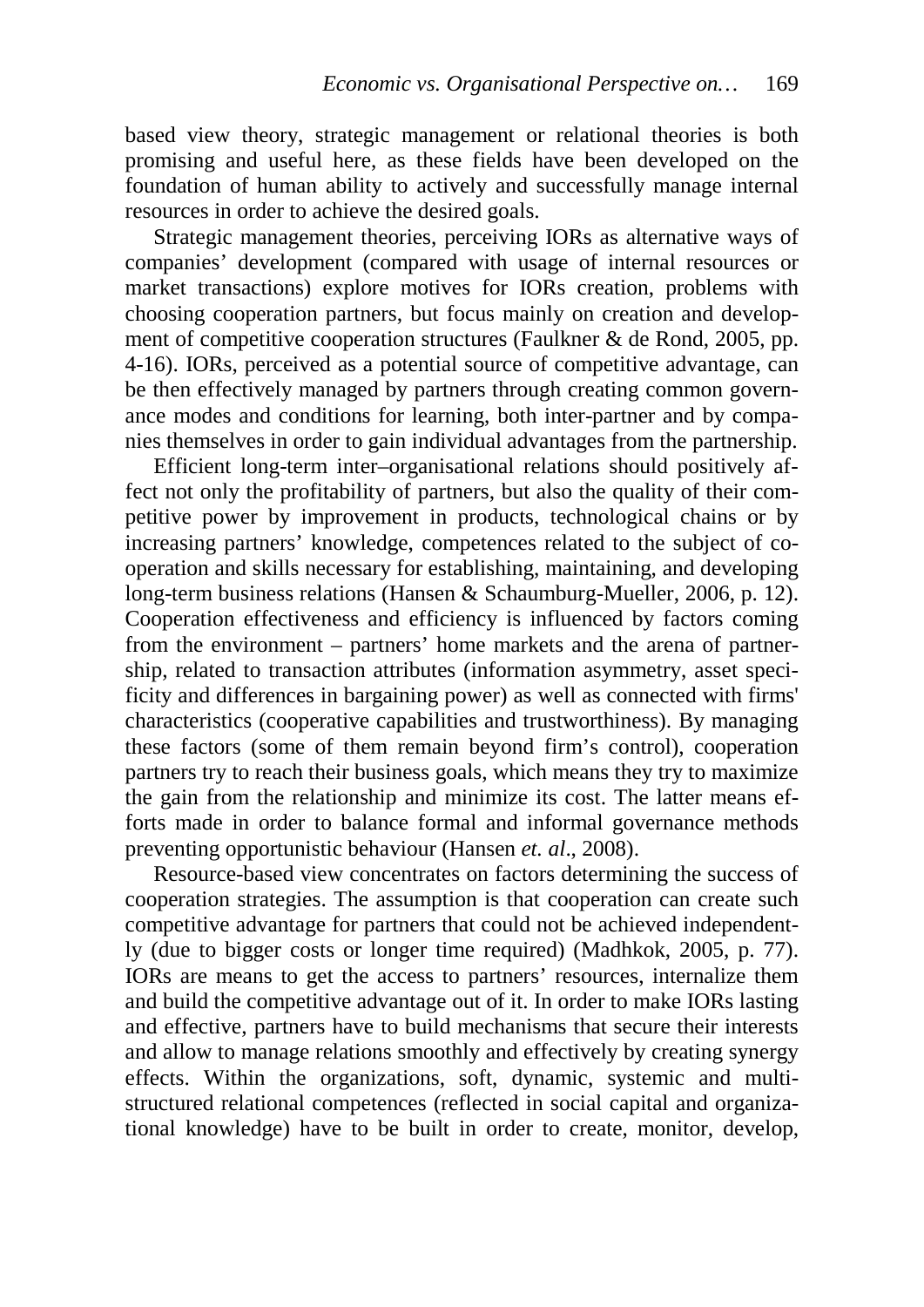sustain, and cease cooperation together with enhancing the possibility to absorb external knowledge, competences, information etc.

Contrary to RBV, a relational view assumes that the main sources of competitive advantage are not the resources acquired through cooperation, but IORs themselves (Dyer & Singh, 1998; Gomes-Casseres, 1994; Smith *et. al*, 1995; Lavie 2006). Relations, networks are valuable resources (as potential sources of sustainable competitive advantage), as they embody social capital, relational competences and condition the absorption of information and knowledge.

Network approach, adopting this view, builds on practically all the abovementioned theoretical findings, although it is not a cohesive set of theoretical streams (Hakansson & Snehota 1995; Ford & Hakansson, 2002). Depending on the paradigm, studying IORs can be driven by: rational choices reflected in an economic stream of thought (they result from transaction costs or power imbalances); organizational outcomes (and then IORs stem from structures and procedures inside companies but transformed by environmental pressures) or individual traits of actors involved in the cooperation (due to their genes, experience etc.). The focus is put on detailed descriptions of network and relations content and types, partner selection topics and endogenous network-based processes: why do organizations choose each other to be partners?, whom do they choose?, for what purpose?, what are mechanisms structuring relation – social ties type?, what trust-building mechanisms are used?, how do corporate practices diffuse in networks?, how do governance structures change?, what is the route of organizational forms adoption among partners? (Lomi *et. al*., 2009, pp. 322-323). Even though very popular today, with many plots developed here, no consistent theoretical set of rules has emerged clearly yet.

#### **Conclusions**

Both economic and organizational perspectives are vital not only to understanding, but also to effective IORs managing in order to convert them into sources of sustainable competitive advantages and fibre for companies' value maximization. In Table 1 we summarize the above review of selected economic and organizational perspectives on IORs analysis, together with shedding some light on their usefulness and areas that require further investigation.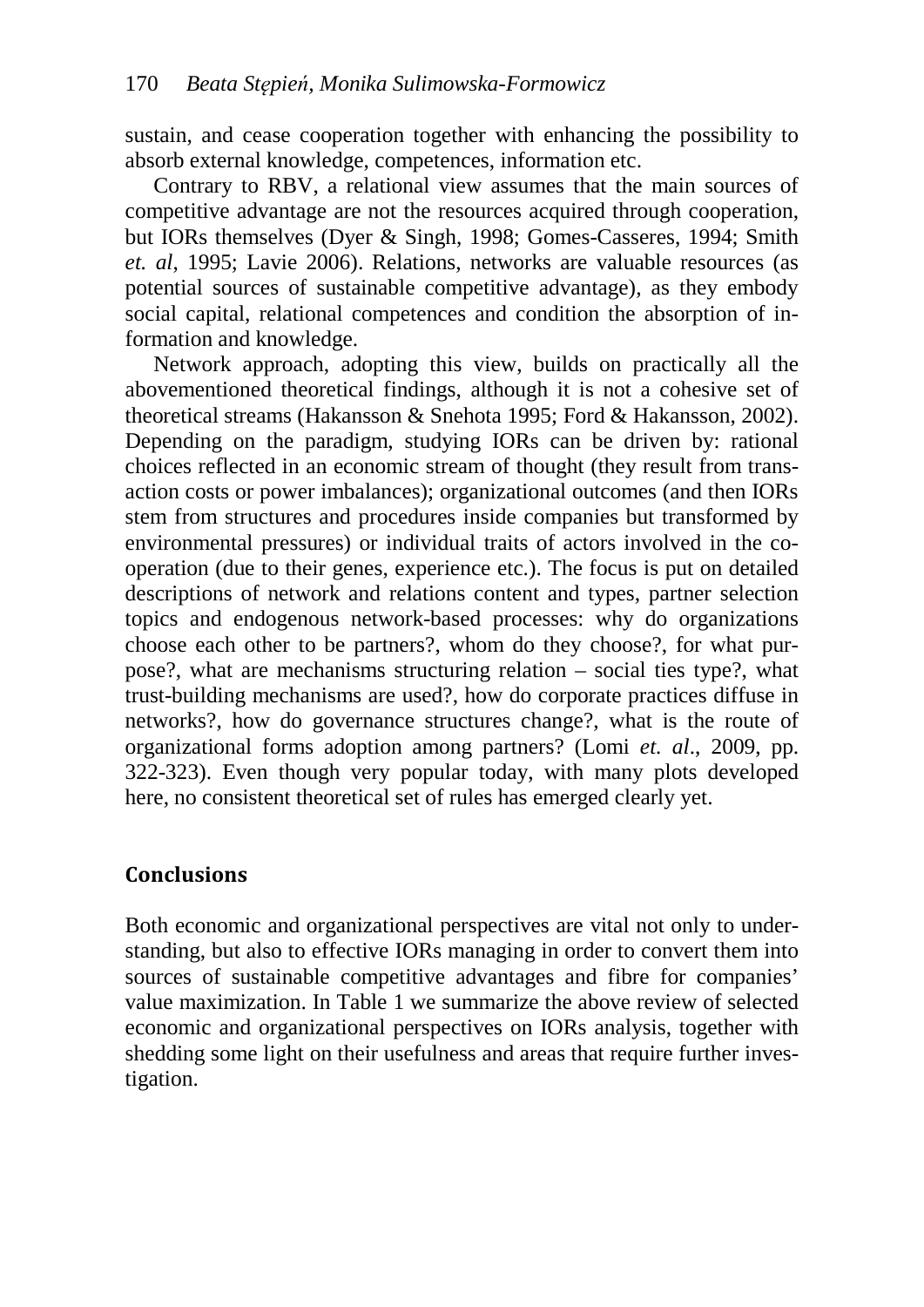| Limitations/ Questions remaining | social or psychological nature. The question<br>economic and political (power imbalances)<br>choices, but the grounds of IORs can be of<br>framework contracts and high risk of such<br>cooperative relation $-$ still remains open<br>feasibility of IOR is belittled due to the<br>IORs treated as investments, not social<br>IORs are created as outcomes of both<br>The level of control (and managerial<br>how to ensure maximum profit of<br>interactions<br>relations, | environmentally fit and efficient at the same<br>IOR embedded in social structure, difficult<br>No clear answer how to create and manage<br>to control and shape, not necessarily result<br>understanding and adjustment to the given<br>IORs in order to make them cohesive,<br>set of rules in a certain environment,<br>IOR depend heavily on the proper<br>of rational choices<br>time.     |
|----------------------------------|-------------------------------------------------------------------------------------------------------------------------------------------------------------------------------------------------------------------------------------------------------------------------------------------------------------------------------------------------------------------------------------------------------------------------------------------------------------------------------|-------------------------------------------------------------------------------------------------------------------------------------------------------------------------------------------------------------------------------------------------------------------------------------------------------------------------------------------------------------------------------------------------|
| <b>IOR</b> as:                   | for assets that may or may not be invested<br>2) set of IORs as a portfolio of real options<br>1) Outcomes of companies goals and both<br>4) Result of calculation when cooperative<br>behaviour should prevail self-interest<br>3) IORs structure, length and strength<br>reflects the governance structure<br>internal and external conditions;<br>determined by transaction costs<br>minimization                                                                          | companies should consider smart adjustment<br>3) IORs as results of power imbalances and<br>tools to gain the power over external actors<br>4) alliances and coalitions as a means for<br>1,2) institutions determine probability of<br>successful co-operation, to be effective<br>to market' rules and partner's routines<br>best situational and structural fit to<br>environment conditions |
| Focus on                         | rational economic choices<br>$(1,2,3)$ outside conditions/<br>maximum profit gaining<br>optimisation in certain<br>game context, due to<br>4) actors' behaviour                                                                                                                                                                                                                                                                                                               | 1, 2, 3) institutions, power<br>environmental conditions<br>experience, structure and<br>4) being fit to external<br>relations; IORs as<br>and companies'<br>internal power<br>reflections of<br>conditions                                                                                                                                                                                     |
| es<br>Theor                      | r theory<br>heory<br>market powe<br>game theory<br>real options<br>TCT<br>ລ<br>ລ<br>$\widehat{+}$                                                                                                                                                                                                                                                                                                                                                                             | sconomics<br>approach<br>school,<br>itional<br>dence<br>$ublic$ choice<br>new organiz<br>power deper<br>nstitionalism<br>institutiona<br>ର<br>ଳ                                                                                                                                                                                                                                                 |
|                                  | үзпірлоээв<br>created and are shaped<br>918 AOI ydw noss91 9dT                                                                                                                                                                                                                                                                                                                                                                                                                | ssəuəлµəəµə puɐ<br>on IOR shape, length<br>Impact of environment                                                                                                                                                                                                                                                                                                                                |

Table 1. Theories studying inter-organizational relations - their insights and limitations **Table 1.** Theories studying inter-organizational relations – their insights and limitations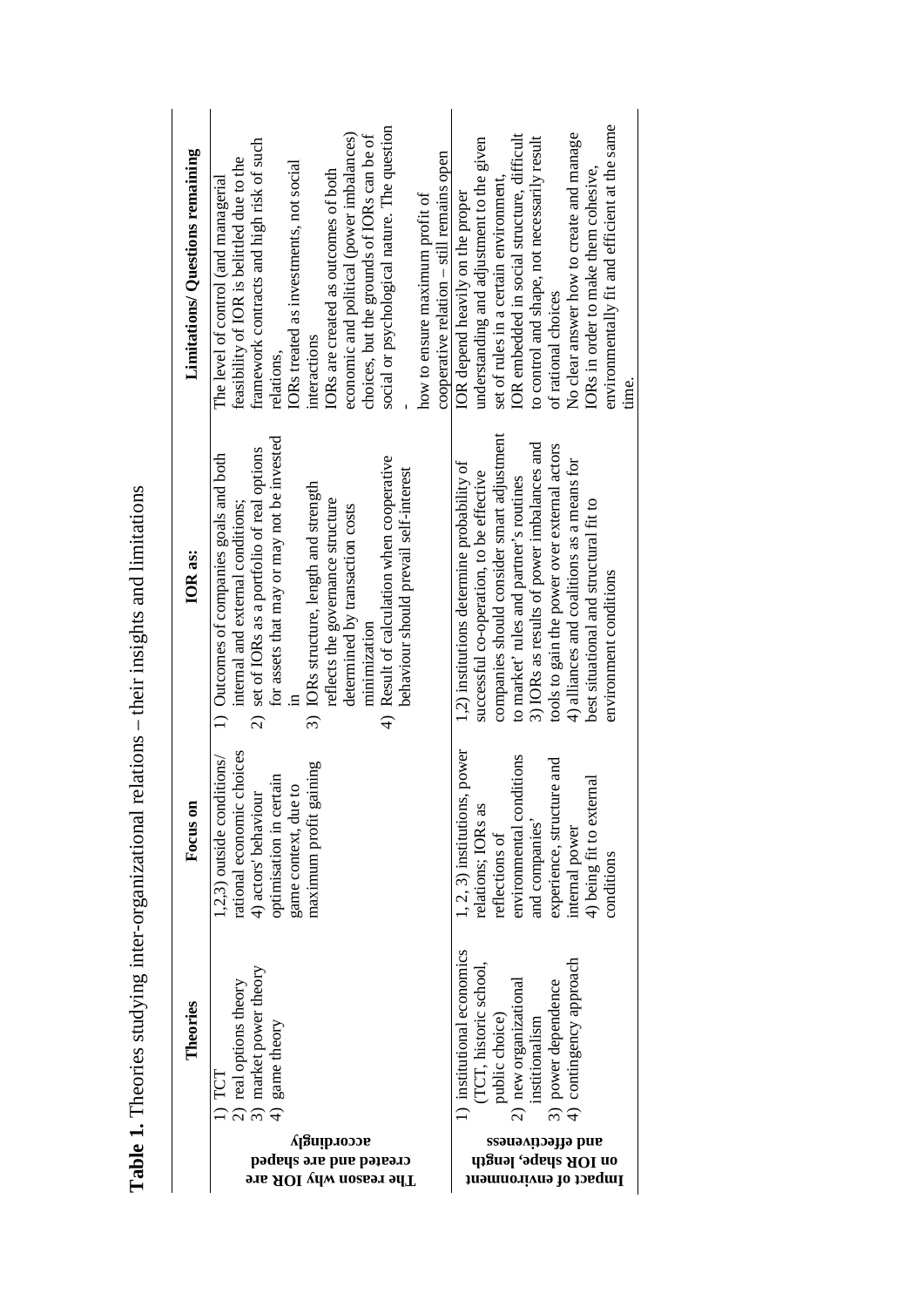Table 1 continued Table 1 continued

| Limitations/ Questions remaining | 2) no general rule, no systemic set of general<br>3) many plots raised, discussed, highlighted,<br>sources and determinants of IORs success -<br>guidelines for successful inter-firm relation,<br>lots of propositions but all of them shall be<br>social capital in the whole structure of the<br>so the main problem is to find them and<br>1) relative competences are "hidden" in<br>company, depend on specific, selected<br>adapted to relation - specific context<br>lack of synthetic approaches and<br>manage accordingly<br>recommendations                                                                                        |  |  |
|----------------------------------|-----------------------------------------------------------------------------------------------------------------------------------------------------------------------------------------------------------------------------------------------------------------------------------------------------------------------------------------------------------------------------------------------------------------------------------------------------------------------------------------------------------------------------------------------------------------------------------------------------------------------------------------------|--|--|
| IOR as:                          | competitive advantage, access to inimitable,<br>explains why actors form ties and also with<br>path dependent resources as a main motive<br>3) embeddedness in network via IORs as a<br>whom they do that, and how IORs lead to<br>source of relational advantage - relational<br>knowledge, power, strengthen position in<br>1) unique resources (dynamic, relational<br>competences) as a source of sustainable<br>2,3) IORs as sources to gain external<br>to cooperate, being a part of broader<br>network of relations and profit from<br>informational and control benefits<br>partners' interdependencies.<br>network of IORs<br>rent; |  |  |
| Focus on                         | 1) resources' composition<br>and value added thanks to<br>compose them effectively.<br>critical success factors of<br>3) structure, composition<br>relations' effectiveness<br>rent - advantage gained<br>goals with IORs usage,<br>of ties, insights how to<br>cooperation (relational<br>2) methods to achieve<br>embeddedness) and<br>thanks to relational<br>dynamic relational<br>competences                                                                                                                                                                                                                                            |  |  |
| es<br>Theori                     | approach<br>owledge<br>agement<br>ased view, relational<br>view and dynamic<br>network analysis<br>RBV incl. kno<br>competences<br>2) strategic man                                                                                                                                                                                                                                                                                                                                                                                                                                                                                           |  |  |
|                                  | эзвіпвув<br>IORs as source of competitive                                                                                                                                                                                                                                                                                                                                                                                                                                                                                                                                                                                                     |  |  |

Source: own work. Source: own work.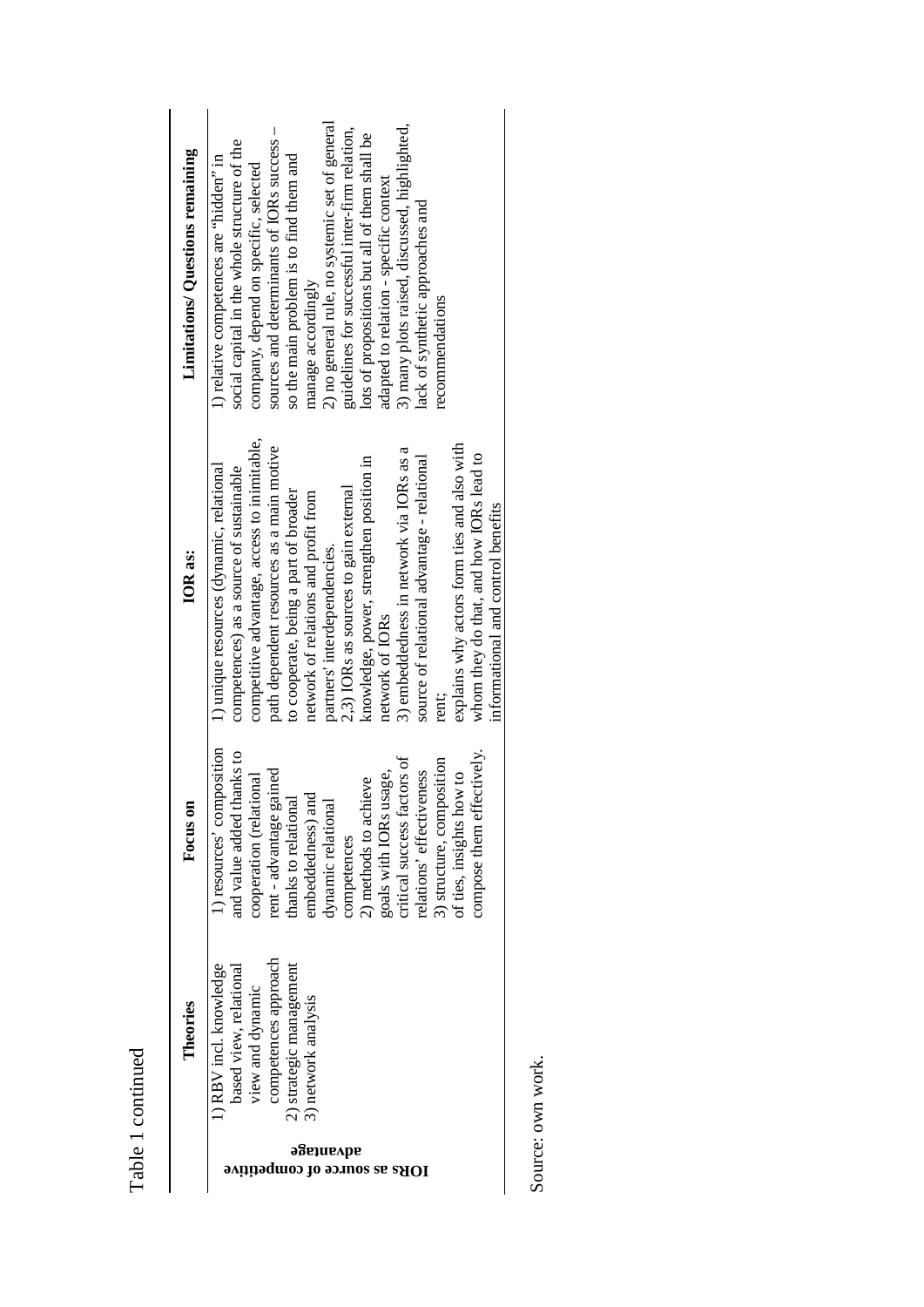Despite some areas where economic and organizational approaches are contradictory (in the perception of the level of bounded rationality of economic entities, the strength of institutional impact, the source of competitive power IORs possess and carry) they supplement and enrich the relational analysis by stressing different aspects of IORs' creation, dynamics and performance. Economic thought, although not answering in detail how IORs should be shaped and managed in the era of global environmental turbulence, has built unquestionably useful grounds for determining optimal structure and governance mode of intra- and inter-organizational relations, and highlights their environmental dependence (arising either from institutional impact or power imbalances) and embeddedness in company's structure, knowledge and social capital.

Academics representing organizational sciences do not always take practical, managerial approach (even though they heavily rely on and employ social sciences advances in their IORs research), as some concepts perceive organizations as entangled with environmental constraints, or disempowered by internal structural inertia.

Each of the theories reviewed here shows certain limitations (especially in the light of efficient IOR management) and by doing so, defines its boundaries. In order to push these boundaries forward and increase the probability of successful IOR management, it is vital to look on relations between enterprises from many theoretical perspectives, as each theory focuses usually on one or few different aspects while overshadowing remaining areas. IOR are complex artefacts and cannot be sufficiently explained only by one, no matter how well developed theory. By the same token successful IOR management requires tools that are built with careful usage of economic, sociological, psychological and anthropological theoretic achievements. We also have to remember that persistence and development of inter-organisational relations blurs the boundaries of organisations involved in such interplay, but it does not necessarily make the IOR management more difficult. Acquiring experience and building trust, together with learning various types of relational boundaries (like economic, political, functional, time related, cultural constraints etc.) (Williams, 2006) makes IOR management easier, despite the fact that the action takes place on the verge of control.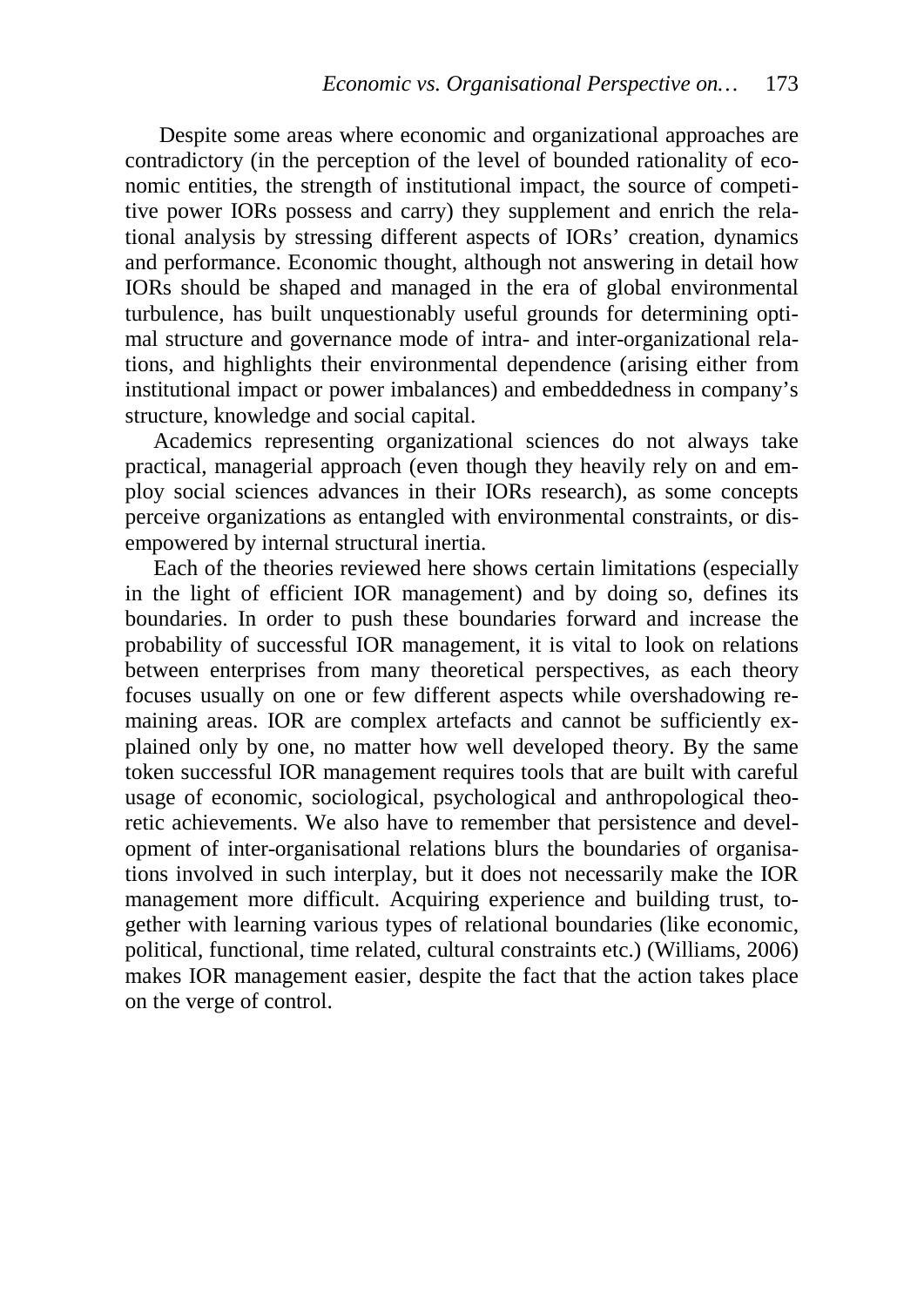#### **References**

- Casciaro, T., & Piskorski, M. J. (2005). Power Imbalance, Mutual Dependence and Constraint Absorption: A Closer Look at Resource Dependence Theory. *Administrative Science Quarterly*, 50.
- Cropper, S., Ebers, M., Huxham, C., & Smith Ring, P. (Eds.) (2010). *The Oxford Handbook of Inter-Organizational Relations.* Oxford: Oxford University Press.
- Cyfert, S. (2012). *Granice organizacji.* Poznań: The Poznań University of Economics Publishing House.
- DiMaggio, P. J., & Powell, W. W. (1991). Introduction in : The New Institutionalism in Organisational Analysis. In W. W. Powell & P. J. DiMaggio (Eds.). Chicago: The University of Chicago Press.
- Dyer, J. H. (1997). Effective Inter-firm Collaboration: How Firms Minimize Transaction Cost and Maximize Transaction Value, *Strategic Management Journal*, 18.
- Dyer, J. H., & Singh, H. (1998). The Relational View: Cooperative Strategy and Sources of Interorganizational Competitive Advantage. *Academy of Management Review*, 23.
- Faulkner, D. O., & de Rond, M. (2005). Perspectives on Cooperative Strategy. In D. O. Faulkner & M. de Rond (Eds.). Cooperative Strategy. Economic, Business, and Organizational Issues. Oxford: Oxford University Press.
- Faulkner, D. O., & de Rond, M. (Eds.) (2005). *Cooperative Strategy. Economic, Business, and Organizational Issues*, Oxford: Oxford University Press,
- Ghoshal, S., & Moran, P. (1996). Bad for Practice: A Critique of the Transaction Cost Theory. *Academy of Management Review*, 21(1). http://dx.doi.org/10.54 65/AMR.1996.9602161563.
- Godfrey, P. C. & Hill, Ch. (1995). The Problem of Unobservables in Strategic Management Research. *Strategic Management Journal*, 16. http://dx.doi.org/10 .1002/smj.4250160703.
- Gomes-Casseres, B. (1994). Group Versus Group: How Alliance Networks Compete. *Harvard Business Review,* July-August.
- Grannovetter, M. S. (1985). Economic Action and Social Structure: the Problem of Embeddedness. *American Journal of Sociology*, 91. http://dx.doi.org/10.1086 /228311.
- Gulati, R. & Sytch, M. (2008). Does Familiarity Breed Trust? Revisiting the antecedents of trust. *Managerial and Decision Economics*, 29.
- Gulati, R. (1995). Does Familiarity Breed Trust? The Implications of Repeated Ties for Contractual Choice in Alliances. *Academy of Management Journal*, 38(1).
- Gulati, R. & Singh. H. (1998). The Architecture of Cooperation: Managing Coordination Costs and Appropriation Concerns in Strategic Alliances. *Administrative Science Quarterly*, 43.
- Gulati, R., & Sytch, M. (2008). Does Familiarity Breed Trust? Revisiting the antecedents of trust. *Managerial and Decision Economics*, 29.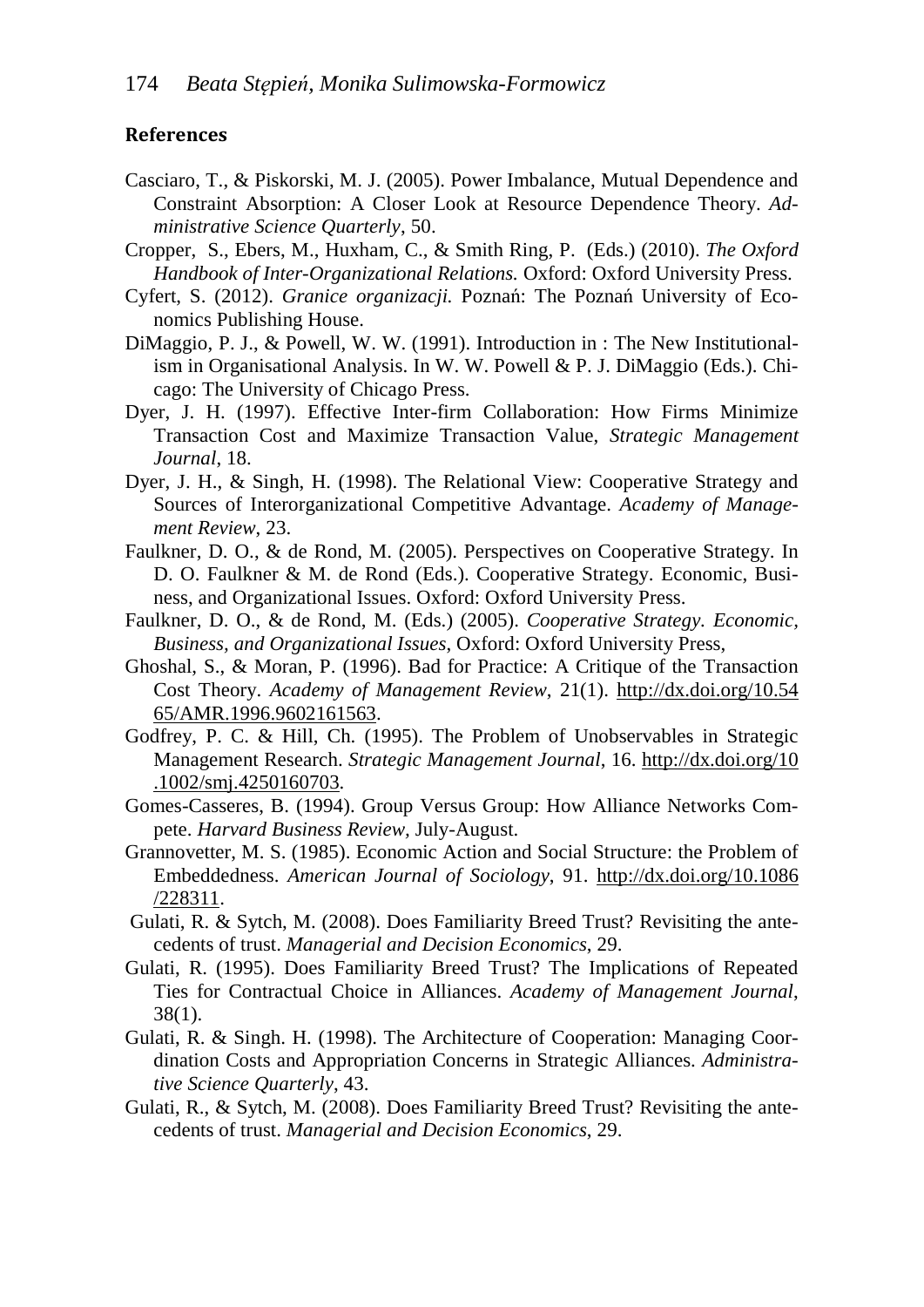- Hakansson, H., & Ford, D. (2002). How Should Companies Interact in Business Networks? *Journal of Business Research*, 55, http://dx.doi.org/10.1016/S0148- 2963(00)00148-X.
- Hakansson, H., & Snehota, I. (1995). *Developing Relationships in Business Networks.* London, New York: Rutledge,
- Hannan, M. T. & Freeman, J. H. (1984). Structural Inertia and Organizational Change. *American Journal of Sociology*, 42(2).
- Hansen, M., & Schaumburg-Mueller, H. (2006). Introduction and Analytical Framework. In M. Hansen & H. Schaumburg-Mueller (Eds.). Transnational Corporations and Local Firms in Developing Countries – Linkages and Upgrading. Gylling: Copenhagen Business School Press.
- Hansen, M. H., Hoskisson, R. E., & Barney, J. B. (2008). Competitive advantage in alliance governance: resolving the opportunism minimization – gain maximization paradox. *Managerial and Decision Economics*, 29.
- Hennart, H. F. (2010). Transaction Costs Perspectives on Inter-organizational Relations. In S. Cropper, M. Ebers, C. Huxham, & P. Smith Ring (Eds.). The Oxford Handbook of Inter-Organizational Relations. Oxford: Oxford University Press.
- Hennart, J.-F*.* (1993). Explaining the Swollen Middle: Why Most Transactions are a Mix of Market and Hierarchy. *Organization Science*, 4. http://dx.doi.org/10. 1287/orsc.4.4.529.
- Huxham, Ch., & Beech, N. (2010). Inter-organizational Power. In S. Cropper, M. Ebers, C. Huxham & P. Smith Ring (Eds.). The Oxford Handbook of Inter-Organizational Relations. Oxford: Oxford University Press.
- Jacobides, M. G. & Billinger, S. (2005). Designing the Boundaries of the Firm: From "Make, Buy or Ally" to the Dynamic Benefits of Vertical Architecture. *Organization Science*, 17(2).
- Kenis, P. & Knoke, D. (2002). How Organizational Field Networks Shape Interorganisational Tie-formation Rates. *Academy of Management Review*, 27. http://dx.doi.org/10.5465/AMR.2002.6588029.
- Knoke, D., & Chen, X. (2010). Political Perspectives on Inter-organizational Networks. In S. Cropper, M. Ebers, C. Huxham & P. Smith Ring (Eds.). The Oxford Handbook of Inter-Organizational Relations. Oxford: Oxford University Press.
- Krupski, R. (Ed.) (2008). *Elastyczność organizacji.* Wrocław: The Wrocław University of Economics Publishing House.
- Lavie, D. (2006). The Competitive Advantage of Interconnected Firms: An Extension of the Resource-based View*. Academy of Management Review,* 31(3). http://dx.doi.org/1-.4135/9781412954006.n32.
- Lomi, A., Negro, G., & Finti, F. (2010). Evolutionary perspectives on Interorganizational Relations. In S. Cropper, M. Ebers, C. Huxham & P. Smith Ring (Eds.). The Oxford Handbook of Inter-Organizational Relations. Oxford: Oxford University Press.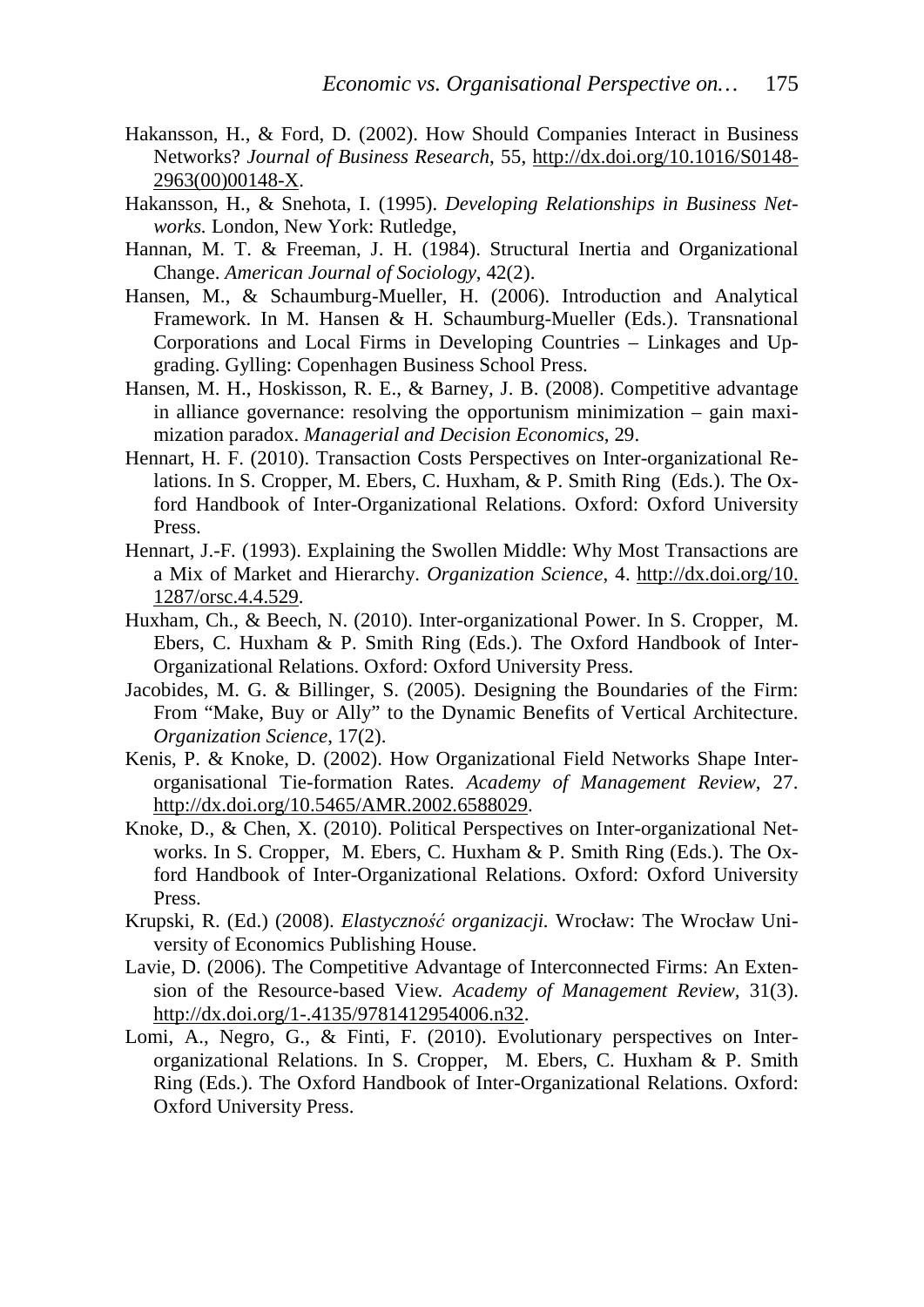- Lorenzoni, G., & Lipparini, A. (1999). The Leveraging of Inter-firm Relationships as a Distinctive Organizational Capability: A Longitudinal Study. *Strategic Management Journal*, 20. http://dx.doi.org/10.1002/(SICI)1097-0266(19990 4)20:4%3C317::AID-SMJ28%3E3.0.CO:2-3.
- Lotia, N., & Hardy, C. (2010). Critical Perspectives on Collaboration. In S. Cropper, M. Ebers, C. Huxham & P. Smith Ring (Eds.). The Oxford Handbook of Inter-Organizational Relations. Oxford: Oxford University Press.
- Madhkok, A. (2005). Transaction (in)Efficiency, Value(In)Efficiency, and Interfirm Collaboration. In D. O. Faulkner & M. de Rond (Eds.). Cooperative Strategy. Economic, Business, and Organizational Issues. Oxford: Oxford University Press.
- McCarthy, I. & Anagnostou, A. (2004). The Impact of Outsourcing on the Transaction Costs and Boundaries of Manufacturing*. International Journal of production Economics*, 88(1).
- Nalebuff, B., & Brandenburger, A. (1996). *Co-opetition.* New York: Doubleday.
- North, D. (1986). The New Institutional Economics. *Journal of Institutional and Theoretical Economics*, 142.
- North, D. (1992). Institutions, Ideology and Economic Performance. *CATO Journal*, 11(3).
- Ostrom, E. (1986). An Agenda for the Study of Institutions. *Public Choice*, 48. http://dx.doi.org/10.1007/BF00239556.
- Pfeffer, J. (1992). *Managing with Power: Politics and Influence in Organizations*, Boston: Harvard Business School Press.
- Pfeffer, J., & Salancik, G. R. (2003). *The External Control of Organizations: A Resource Dependence Perspective*. Stanford California: Stanford Business Books.
- Podolny, J. M. & Stuart, T. E. (1995). A Role-based Ecology of Technological Change. *American Journal of Sociology*, 100(5).
- Powell, W. (1990). Neither Market Nor Hierarchy: Network Forms of Organization. *Research in Organizational Behavior*, 12. http://dx.doi.org/10.108 6/230637.
- Ratajczak, M. (1994). Nowa ekonomia instytucjonalna a problem przejścia. In W. J. Otta (Ed.). Droga do rynku. Aspekty mikroekonomiczne. Poznań: University of Economics in Poznań Publishing House.
- Riker, W. H. (1980). Implications from the Disequilibrium of Majority Rule for the Study of Institutions. *American Political Science Review*, 74. http://dx.doi. org/10.2307/1960638.
- Rokita, J. (Ed.) (2010). *Problemy zarządzania organizacjami w warunkach nieprzewidywalności zmian.* Katowice: Górnośląska Wyższa Szkoła Handlowa.
- Rooks, G., Raub, W., Selten, R., & Tazelaar, F. (2000). How Inter-firm Cooperation Depends on Social Embeddedness: a Vignette Study. *Acta Sociologica.* 43(2). http://dx.doi.org/10.1177/000169930004300203.
- Serrat, O. (2009). Learning in Strategic Alliances. *Knowledge Solutions*, September.